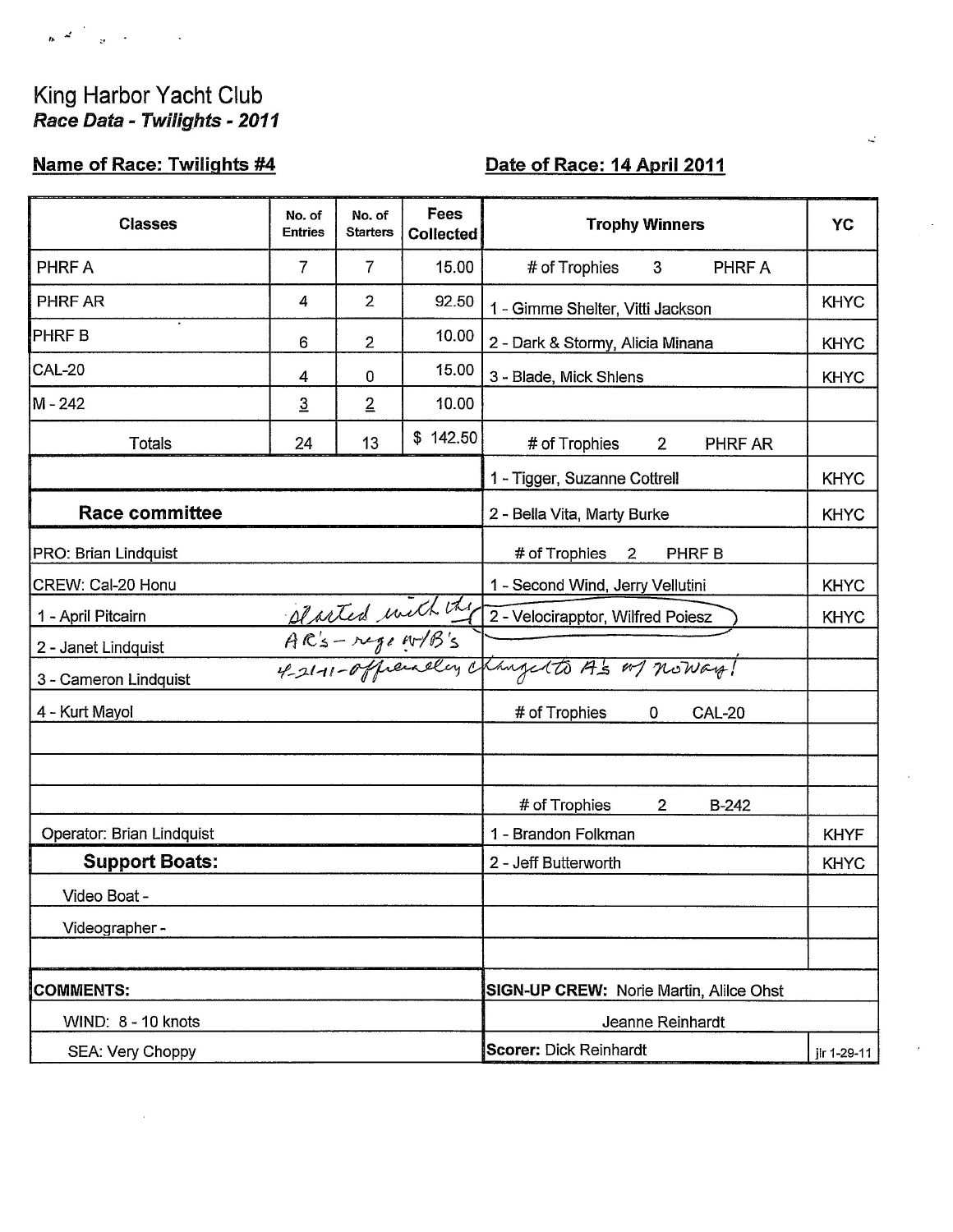#### **2010 Twilights at KHYC #4**

**King Harbor Yacht Club**

|                           | Race Date: 14 Apr 2011 |                        | Wind Speed: 8-13 knots |               |                       | PRO: Brian Lindquist          |                                 |                     |             |                  |
|---------------------------|------------------------|------------------------|------------------------|---------------|-----------------------|-------------------------------|---------------------------------|---------------------|-------------|------------------|
|                           | Div<br><b>Rank</b>     | <b>Boat Name</b>       | Sail No.               | <b>Rating</b> | Finish<br><b>Time</b> | <b>Elapsed</b><br><b>Time</b> | <b>Corrected</b><br><b>Time</b> | Owner / Skipper     | Club        | <b>Boat Type</b> |
| PHRF-A                    |                        | Time on Time /         | Start Time 18:22:00    |               |                       |                               |                                 |                     |             |                  |
|                           | $\mathbf{1}$           | Gimme Shelter *        | 7800                   | 78            | 19:19:41              | 00:57:41                      | 00:59:42                        | Vitti Jackson       | <b>KHYC</b> | Martin 243       |
|                           | $\overline{2}$         | Dark & Stormy **       | 129                    | 48            | 19:19:56              | 00:57:56                      | 01:02:58                        | Alicia Minana       | <b>KHYC</b> | Henderson30      |
|                           | 3                      | Blade *                | 103                    | 39            | 19:19:37              | 00:57:37                      | 01:03:35                        | Mick Shlens         | <b>KHYC</b> | Melges 30        |
|                           | 4                      | Huckleberry 2 *        | 15                     | 54            | 19:22:39              | 01:00:39                      | 01:05:16                        | Jim Murrell         | <b>KHYC</b> | Farr 30          |
|                           | 5                      | E-ticket               | 184                    | 96            | 19:28:31              | 01:06:31                      | 01:06:56                        | Larry Scarbrough    | <b>KHYC</b> | Melges 24        |
|                           | 6                      | Calais                 | 46575                  | 78            | 19:32:23              | 01:10:23                      | 01:12:51                        | Jerry Hunter        | <b>KHYC</b> | Cencho 33        |
|                           | $\tau$                 | <b>Flying Dutchman</b> | 87027                  | 93            | 19:37:56              | 01:15:56                      | 01:16:46                        | Rudy VanKreuningen  | <b>KHYC</b> | Hobie 33         |
| $\operatorname{DNC}$      | 8                      | Priorities *           | 87309                  |               |                       |                               |                                 | Bob Cole            | <b>KHYC</b> | Olson 30         |
| $PHRF-A(R)$               |                        | Time on Time /         | Start Time 18:32:00    |               |                       |                               |                                 |                     |             |                  |
|                           | 1                      | Tigger (ar)            | 42757                  | 84            | 19:36:08              | 01:04:08                      | 01:05:45                        | Suzanne Cottrell    | <b>KHYC</b> | J 33             |
|                           | $\overline{2}$         | Bella Vita (ar)        | 56136                  | 81            | 19:36:31              | 01:04:31                      | 01:06:28                        | Marty Burke         | <b>KHYC</b> | Beneteau 36-7    |
| <b>DNS</b>                | $\overline{4}$         | Sidekick $*$ (ar)      | 42301                  | 75            |                       |                               |                                 | <b>Bill Webster</b> | <b>KHYC</b> | $J-37$           |
| <b>PHRF-B</b>             |                        | Time on Time /         | Start Time 18:37:00    |               |                       |                               |                                 |                     |             |                  |
|                           | $\mathbf{1}$           | Second Wind*           | 97668                  | 222           | 19:30:02              | 00:53:02                      | 00:44:39                        | Jerry Vellutini     | <b>KHYC</b> | Cal 25           |
|                           | $\overline{2}$         | Velociraptor*          | 46470                  | 138           | 19:40:10              | 01:03:10                      | 00:59:41                        | Wilfred Poiesz      | <b>KHYC</b> | <b>B25</b>       |
| <b>DNS</b>                | 5                      | Proper Lady            | 57935                  | 204           |                       |                               |                                 | Bob Cash            | <b>KHYC</b> | Islander 32      |
| $\ensuremath{\text{DNC}}$ | 5                      | True Blue              | 97264                  |               |                       |                               |                                 | David Doeh          | <b>KHYC</b> | Martin 242       |
| $\operatorname{DNC}$      | 5                      | No Way !! *            | 28124                  |               |                       |                               |                                 | Don Souther         | <b>KHYC</b> | $B-25$           |
| <b>DNS</b>                | 5                      | Nina                   | 37764                  | 186           |                       |                               |                                 | Rafael Fernandez    | <b>KHYC</b> | Hunter 30        |
| $\operatorname{DNC}$      | 5                      | New Channels           | 100                    |               |                       |                               |                                 | Kolter/ Butterworth | <b>KHYC</b> | Martin 242       |
| $\operatorname{DNC}$      | 5                      | Midnight Run - NS      | 56782                  |               |                       |                               |                                 | John Dean           | <b>KHYC</b> | Catalin 320      |
| $\operatorname{DNC}$      | 5                      | Impulsive *            | 33815                  |               |                       |                               |                                 | Dan Laverty         | <b>RBYC</b> | Impulse 26       |
|                           |                        |                        |                        |               |                       |                               |                                 |                     |             |                  |